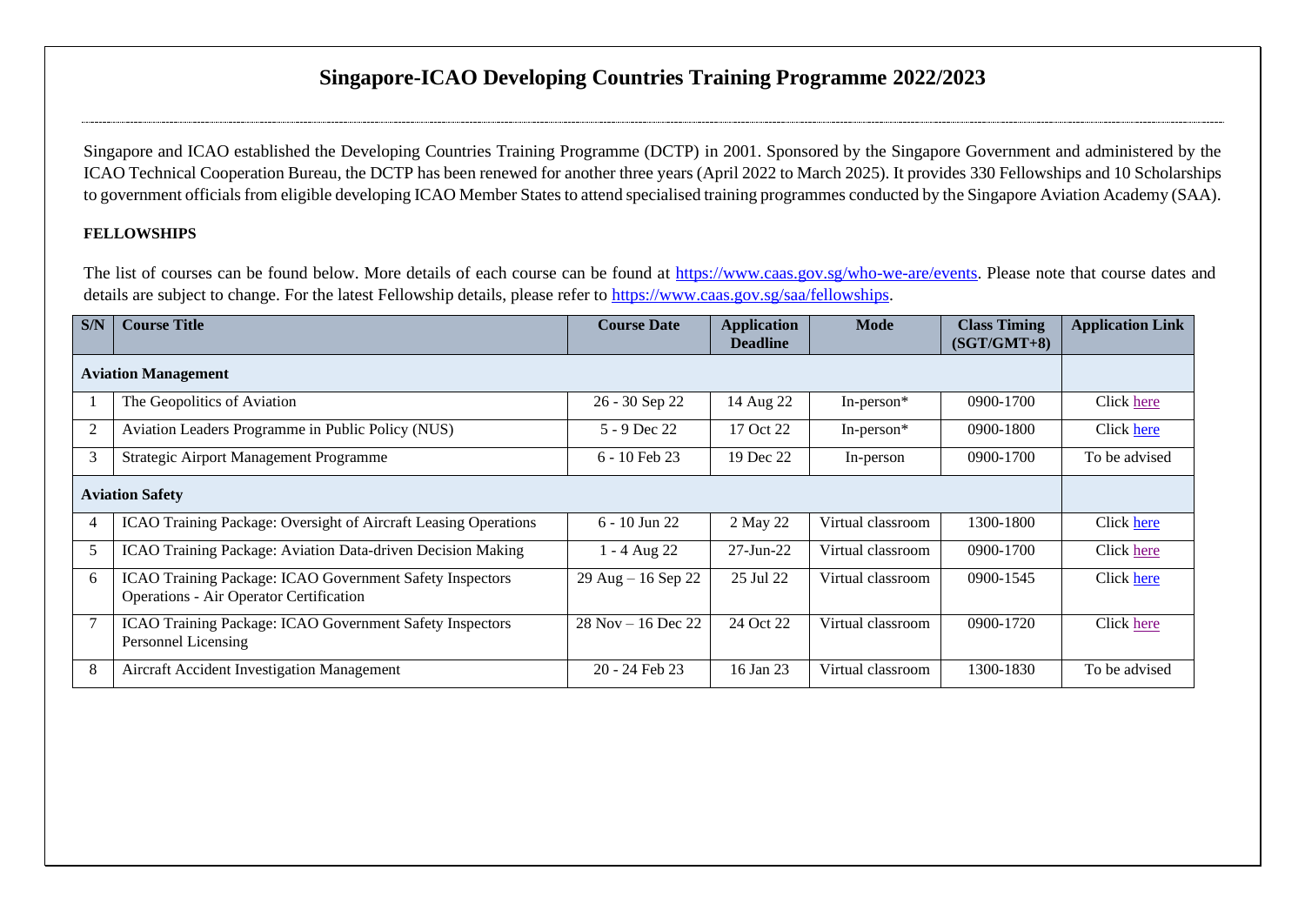| <b>Air Traffic Services</b> |                                                                            |                |           |           |           |               |  |
|-----------------------------|----------------------------------------------------------------------------|----------------|-----------|-----------|-----------|---------------|--|
|                             | Safety Audits of Air Traffic Services                                      | 13 - 17 Jun 22 | 25 Apr 22 | In-person | 0900-1700 | Click here    |  |
|                             | Search and Rescue Administrators                                           | 5 - 16 Sep 22  | 18 Jul 22 | In-person | 0900-1700 | Click here    |  |
|                             | Aeronautical Information Services - Aeronautical Information<br>Management | 20 - 24 Mar 23 | 30 Jan 23 | In-person | 0900-1700 | To be advised |  |

*\* Virtual participation may be available upon request. Please emai[l saa@caas.gov.sg](mailto:saa@caas.gov.sg) to enquire on availability.*

### **Terms of Award**

The Government of Singapore will cover the training fees for participants accepted to the courses (both virtual and in-person courses).

The following will also be provided for in-person courses:

- Hotel accommodation for the training duration, i.e. one day before course commencement and one day after the course.
- Daily allowance of Sixty Singapore Dollars for the training duration, i.e. from the start of the course up to the last day of the course.

### **Application Procedures**

Governments should nominate no more than two candidates for each course and indicate which candidate should take priority if more than one is nominated. Nomination Forms, signed and endorsed by the Director-General of Civil Aviation or equivalent, must be completed and submitted as part of the online application by the application deadline. A copy of the nomination form can be found [here.](https://www.caas.gov.sg/docs/default-source/pdf/nomination-form_with-pdpa_jan-2022.pdf)

## **SCHOLARSHIPS**

Scholarships are offered for SAA's Diploma in Civil Aviation Management or Diploma in Aviation Safety Management. The Diplomas comprise compulsory and elective courses which must add up to six weeks and are to be completed within three years. Prerequisites for Scholarship applications are:

- Minimum of four years' of working experience in aviation-related sector;
- Must hold a managerial or professional position;
- Must have a diploma or degree or its equivalent;
- Proficiency in English.